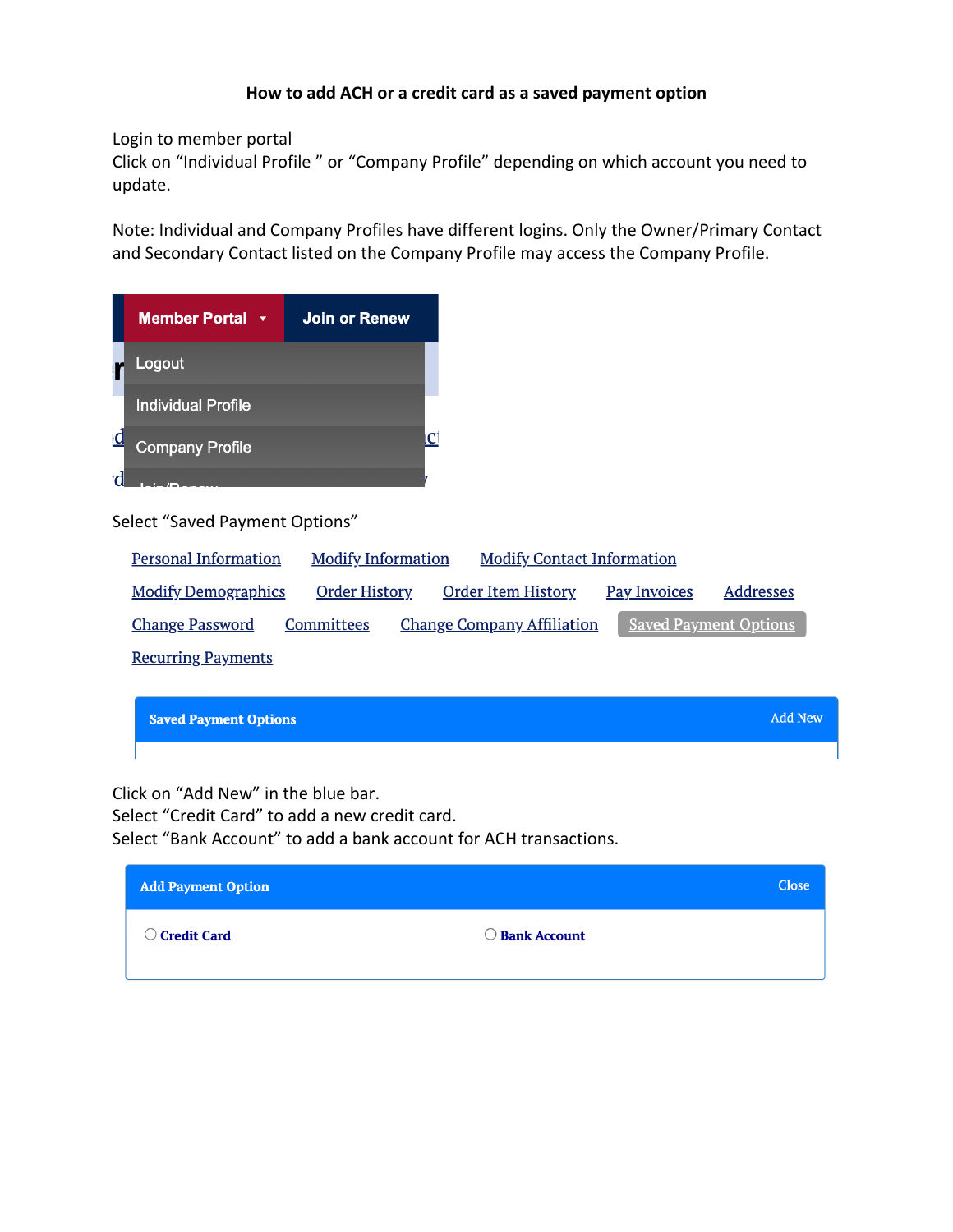You may add any many different payment options as you would like, and you may designate which payment method is used for any recurring payments (ex. membership, One Fund, Legal Action Fund, Media Campaign, Foundation and CompPAC)

Note: Any CompPAC investments MUST be paid with a PERSONAL credit card or bank account per Federal regulations.

| <b>Add Payment Option</b> |                   |                         |                    | Close |
|---------------------------|-------------------|-------------------------|--------------------|-------|
| Credit Card               |                   | $\bigcirc$ Bank Account |                    |       |
| <b>Card Number:</b>       |                   | <b>Exp. Date:</b>       | Sec. Code:         |       |
|                           |                   | MM/YY                   | $0\;\;0\;\;0\;\;0$ |       |
| <b>Billing Address</b>    |                   |                         |                    |       |
| <b>First Name:</b>        | <b>Last Name:</b> |                         |                    |       |
|                           |                   |                         |                    |       |
| <b>Street:</b>            |                   |                         |                    |       |
| City:                     | <b>Country:</b>   |                         |                    |       |
|                           | <b>USA</b>        | $\div$                  |                    |       |
| Zip:                      | State:            |                         |                    |       |
|                           | Select            | $\div$                  |                    |       |
|                           |                   |                         |                    |       |
|                           |                   | <b>Save</b>             | Cancel             |       |

Fill in the fields to add credit card, the click "Save".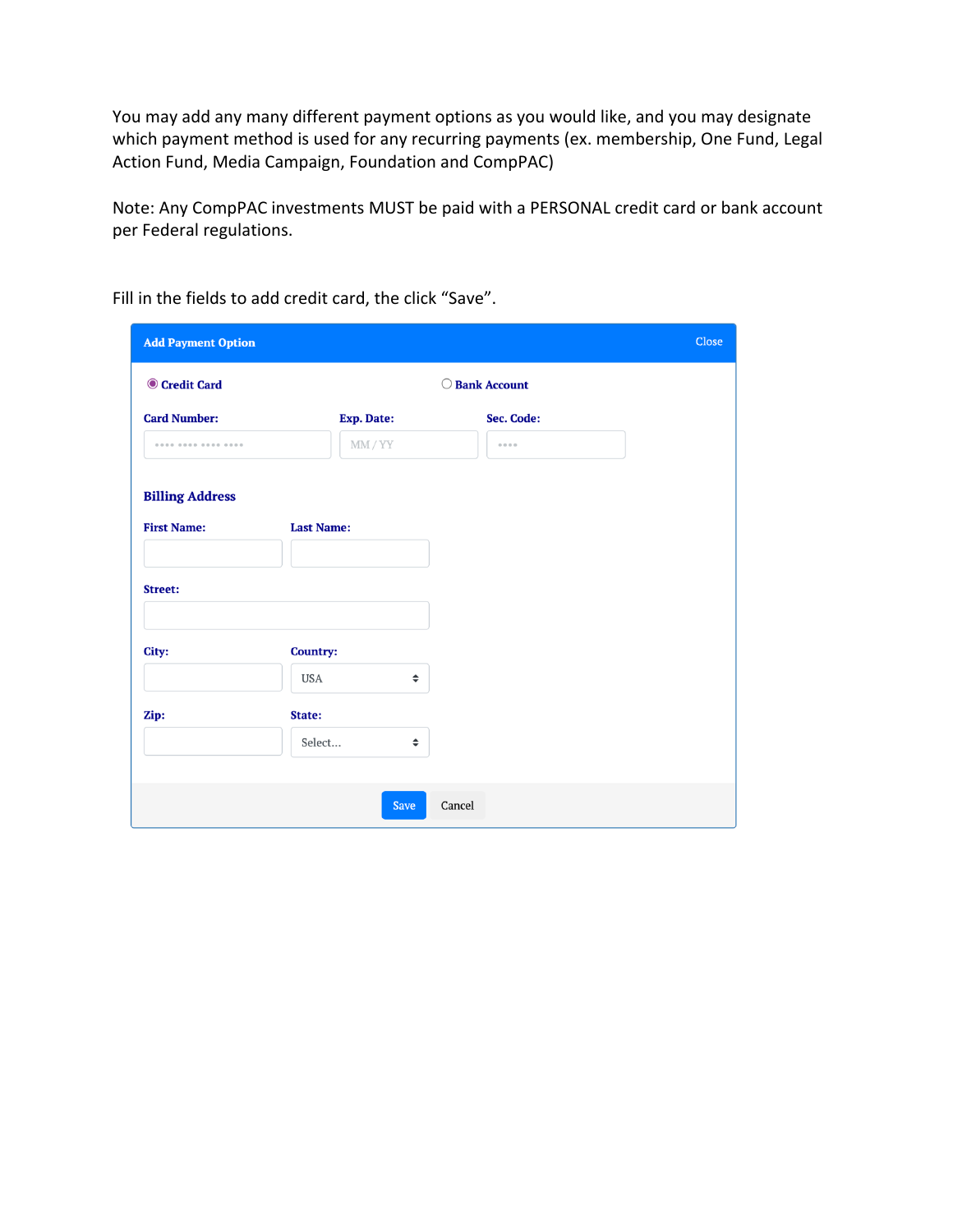Fill in the fields to add a bank account for ACH transactions, select the "account type" and click "Save" when finished.

| <b>Add Payment Option</b>                                                 |                                                     |                                    | Close |  |
|---------------------------------------------------------------------------|-----------------------------------------------------|------------------------------------|-------|--|
| ○ Credit Card<br><b>Name On Account:</b>                                  | <b>Bank Account</b>                                 |                                    |       |  |
| <b>Bank Name:</b>                                                         | <b>Account Number:</b><br>                          | <b>Confirm Account Number:</b><br> |       |  |
| <b>Routing Number:</b>                                                    | <b>Account Type:</b>                                |                                    |       |  |
| $\begin{smallmatrix} 0 & 0 & 0 & 0 & 0 & 0 & 0 & 0 & 0 \end{smallmatrix}$ | Account Type                                        | $\div$                             |       |  |
| <b>Billing Address</b><br><b>First Name:</b><br><b>Street:</b>            | <b>Last Name:</b>                                   |                                    |       |  |
| City:                                                                     | <b>Country:</b>                                     |                                    |       |  |
| Zip:                                                                      | <b>USA</b><br>$\spadesuit$<br>State:<br>Select<br>٠ |                                    |       |  |
|                                                                           | <b>Save</b>                                         | Cancel                             |       |  |

## **Account Type:**



Once you have finished adding the "Saved Payment Options" be sure to choose which one is the "Preferred Payment Method" or default payment method. If you do not choose, the first one entered will be auto-selected as the Preferred Payment Method. For any purchase you make online you will be able to select from saved payment options in your account. The "Preferred Payment Method" will be used for any recurring payment unless it has been changed in your profile.